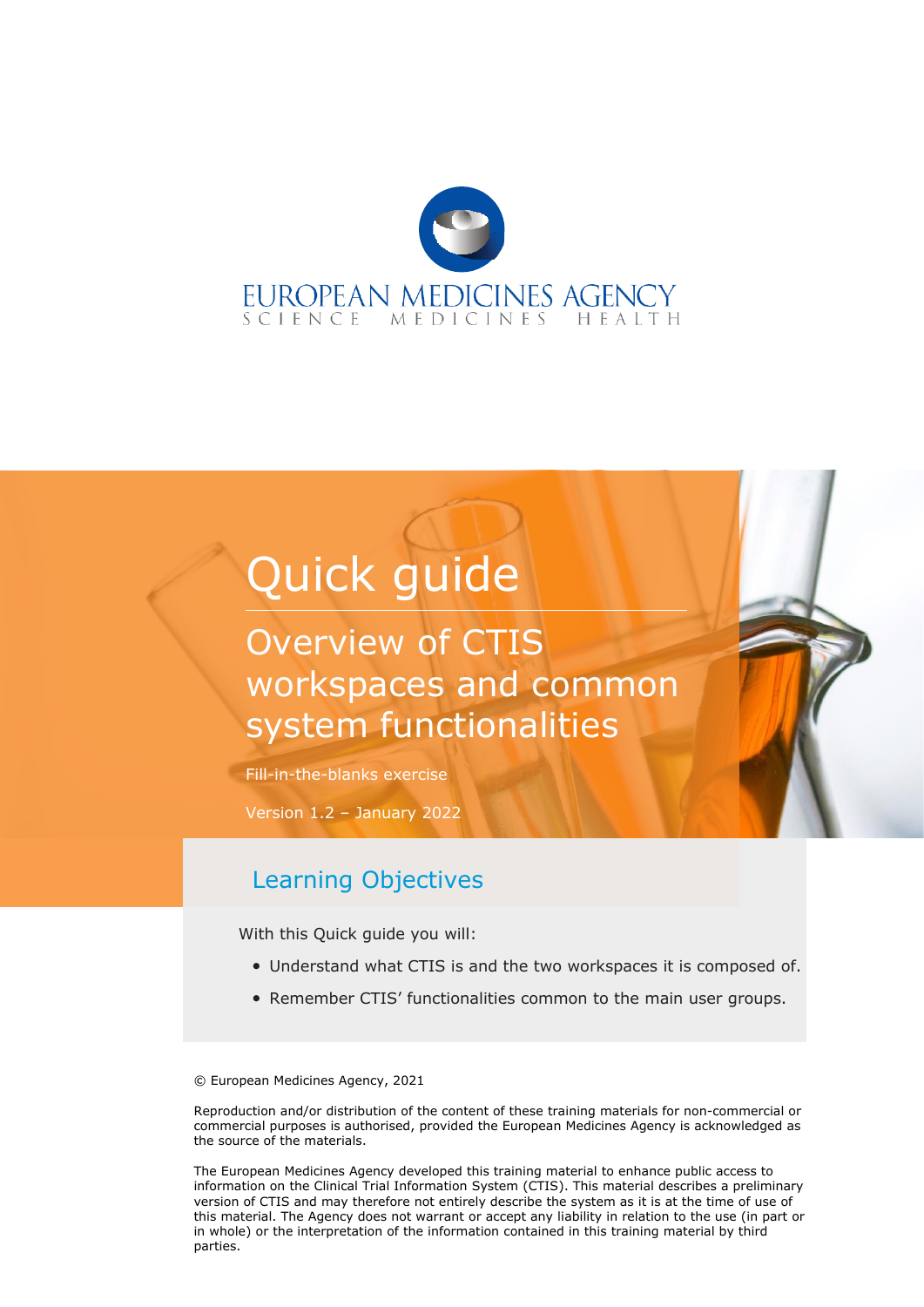# Introduction

## What is CTIS?

CTIS is the **single entry point** for submitting clinical trials information in the EU with the highest standards of safety for participants and increased **transparency** of clinical trial information. It supports the day-to-day business processes of **authorities** and **sponsors**  throughout the life-cycle of a clinical trial through collaboration tools, workflow, and reporting and document management capabilities.

CTIS is structured in two **with the structure of the structure of the structure** and **CTIS** is structured in two **with the structure** registered users, and a website **openly accessible** to the general public:

- The **sponsor workspace**, accessible to commercial and non-commercial sponsors. It supports the preparation, compilation and submission of clinical trial data for its assessment by Member States.
	- o Access: https://euclinicaltrials.eu/ct-sponsor-services/login
- The **authority workspace**, accessible to national competent authorities, ethics committees, the European Commission, and the European Medicines Agency (EMA). It supports the activities of Member States and the European Commission in assessing and overseeing clinical trials.
	- o Access: https://euclinicaltrials.eu/ct-authority-services/login
- The **public website**, accessible to patients, healthcare professionals, scientists, clinical research associations, media, and members of the public. It supports the open access to clinical trials' data in the European Union, in line with the transparency goal set out in Regulation (EU) No 536/2014 (Clinical Trials Regulation).



o Access: https://euclinicaltrials.eu/search-for-clinical-trials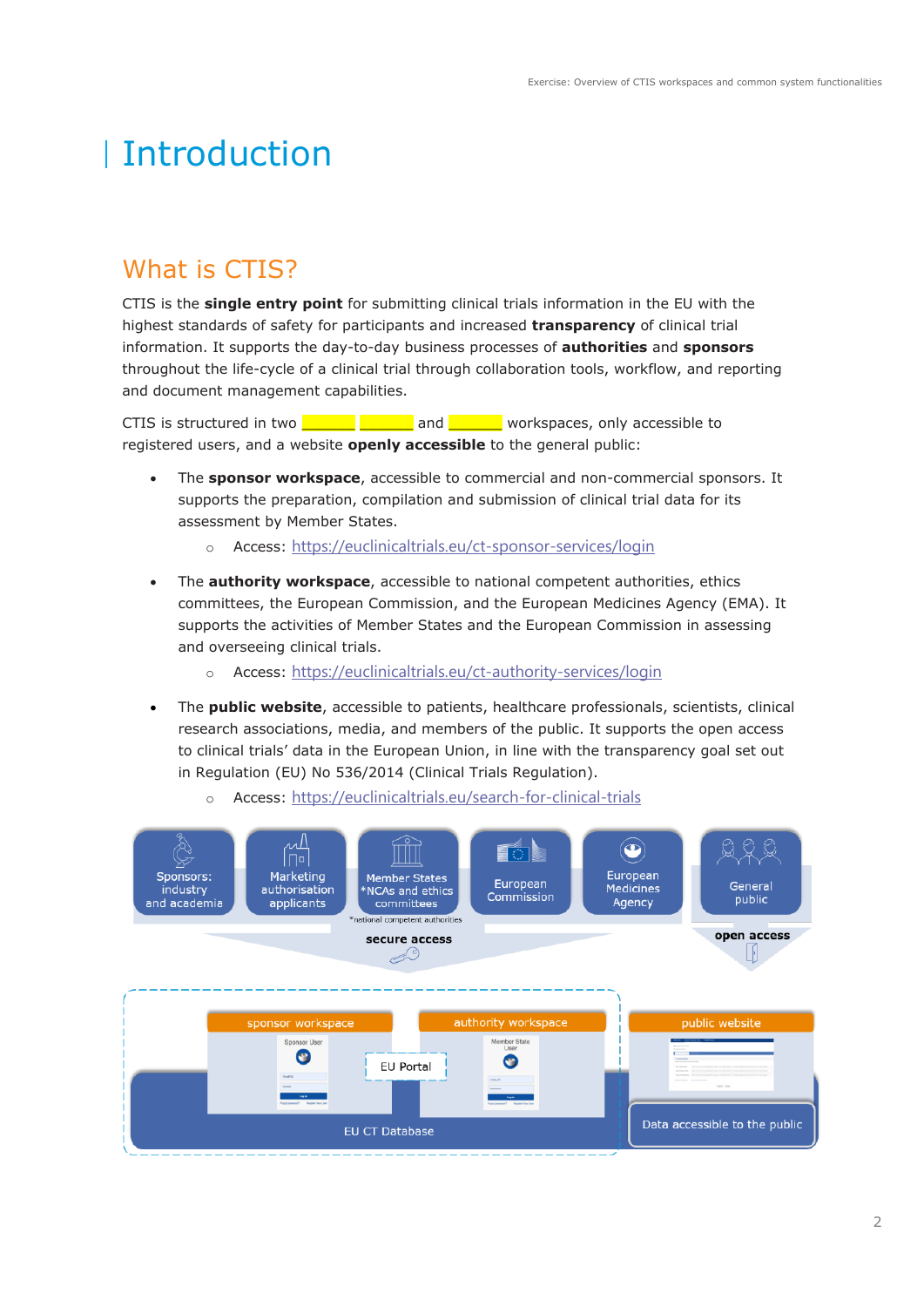## Common functionalities

While each workspace has its specific functionalities that reflect the roles and responsibilities of the various actors involved in a clinical trial's lifecycle, they also share a **common set of functionalities**.

#### Common system functionalities in both workspaces



For simplicity purposes, this quick guide presents the common functionalities in both workspaces with screenshots taken mostly from the authority workspace. However, the same functionalities are found with a slightly different look and feel in the sponsor workspace.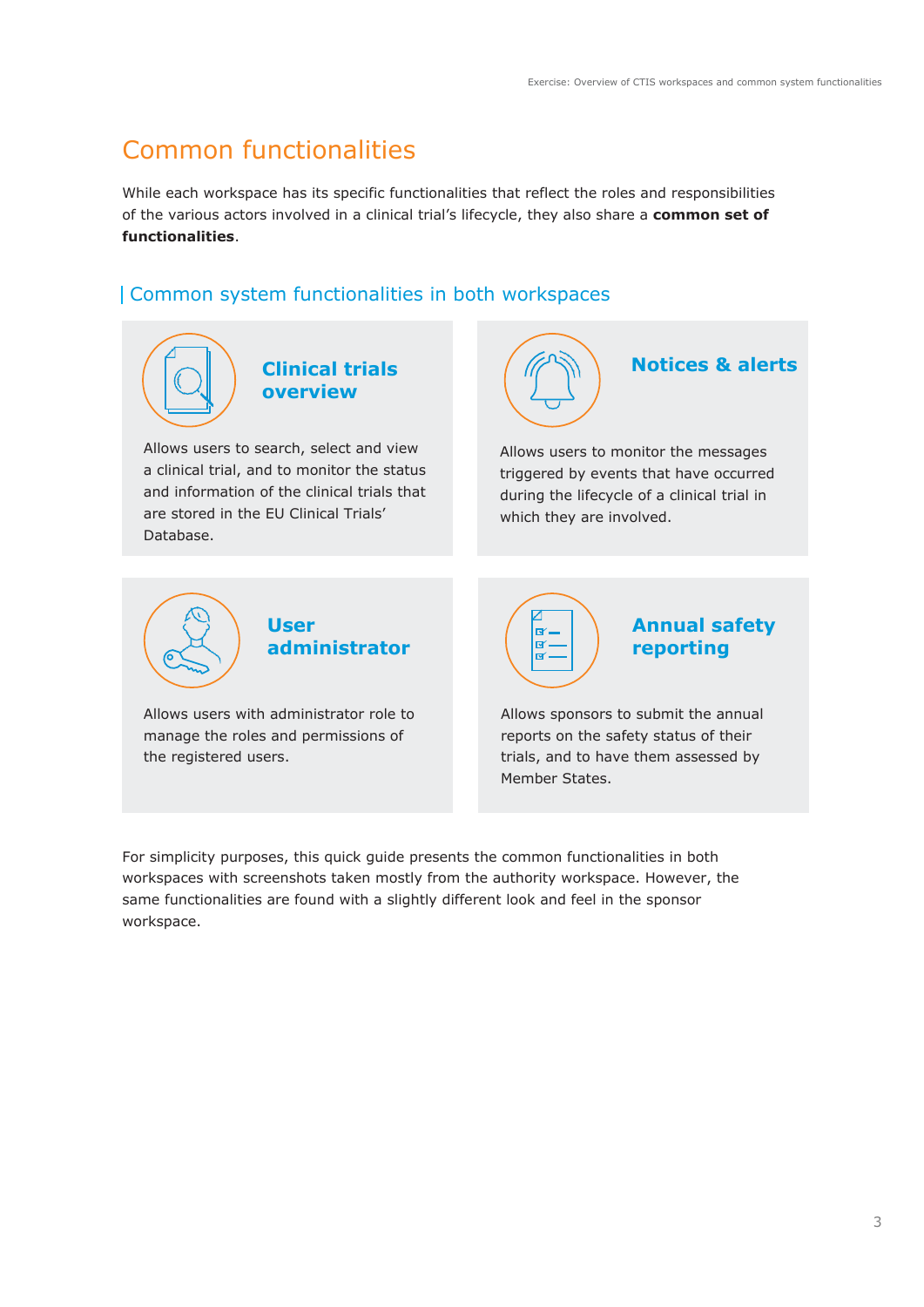## **Clinical trials overview**



The 'Clinical trials' tab is the first tab on CTIS landing page. It allows users to see the clinical trials stored in the system.

In this tab users can retrieve information on clinical trials stored in the EU Clinical Trials Database. This is enabled through a search functionality that retrieves trial-relevant information for the user, such as the sponsor that submitted it, the Member State(s) concerned, the active substance, or the status of the trial (i.e. under evaluation, authorised, halted, withdrawn, etc.).

## **Clinical trials**



Users can look for trials using a basic search functionality with simple parameters or two **\_\_\_\_\_\_ \_\_\_\_\_** search functionalities, with a wider combination of parameters for a more targeted search:

- 'Basic search': Allows the user to look for a specific clinical trial by entering its EU CT number.
- 'Advanced searches':
	- o 'Trial Advanced search': Allows the user to search for clinical trials that match a set of specified parameters.
	- o 'Application Advanced search': Allows the user to retrieve clinical trials which contain application(s) that match the specified search parameters.

| <b>Clinical trials</b>                                                                                                                                                                                                    |  |                                     |  |  |
|---------------------------------------------------------------------------------------------------------------------------------------------------------------------------------------------------------------------------|--|-------------------------------------|--|--|
| <b>Clinical trials</b><br>Tasks Ad hoc assessments User administration Annual safety reporting<br>Notices & alerts 0<br><b>Inspections</b><br><b>BI</b> reports<br><b>Union control</b><br><b>Hember states calendars</b> |  |                                     |  |  |
| <b>Clinica</b><br><b>Clinical Trials</b><br>Q<br>Enter EU CT number or use advanced search<br><b>SEARCH</b>                                                                                                               |  | 'Trial<br>Advanced<br>search'       |  |  |
| Trial Advanced Search *<br><b>Application Advanced Search *</b>                                                                                                                                                           |  | 'Application<br>Advanced<br>search' |  |  |



The advanced searches allow users to narrow down the search using a variety of parameters, such as: the overall trial status, the Member State(s) concerned, the therapeutic area, or the active substance. Some parameters are available in both advanced searches, while others are specific.

Once the search is run, the results are returned in a table and the clinical trial or application information details are accessible by clicking on the EU CT number. The details are visible on a summary page.

It should be noted that certain information relating to a clinical trial will not be displayed to users on the results page depending on the group they belong to. For instance:

- Sponsor users will not be able to see an ongoing assessment done by the Member State - they will only see the final outcome.
- Member State users will not be able to see draft clinical trial applications that are being completed by sponsors until they are submitted.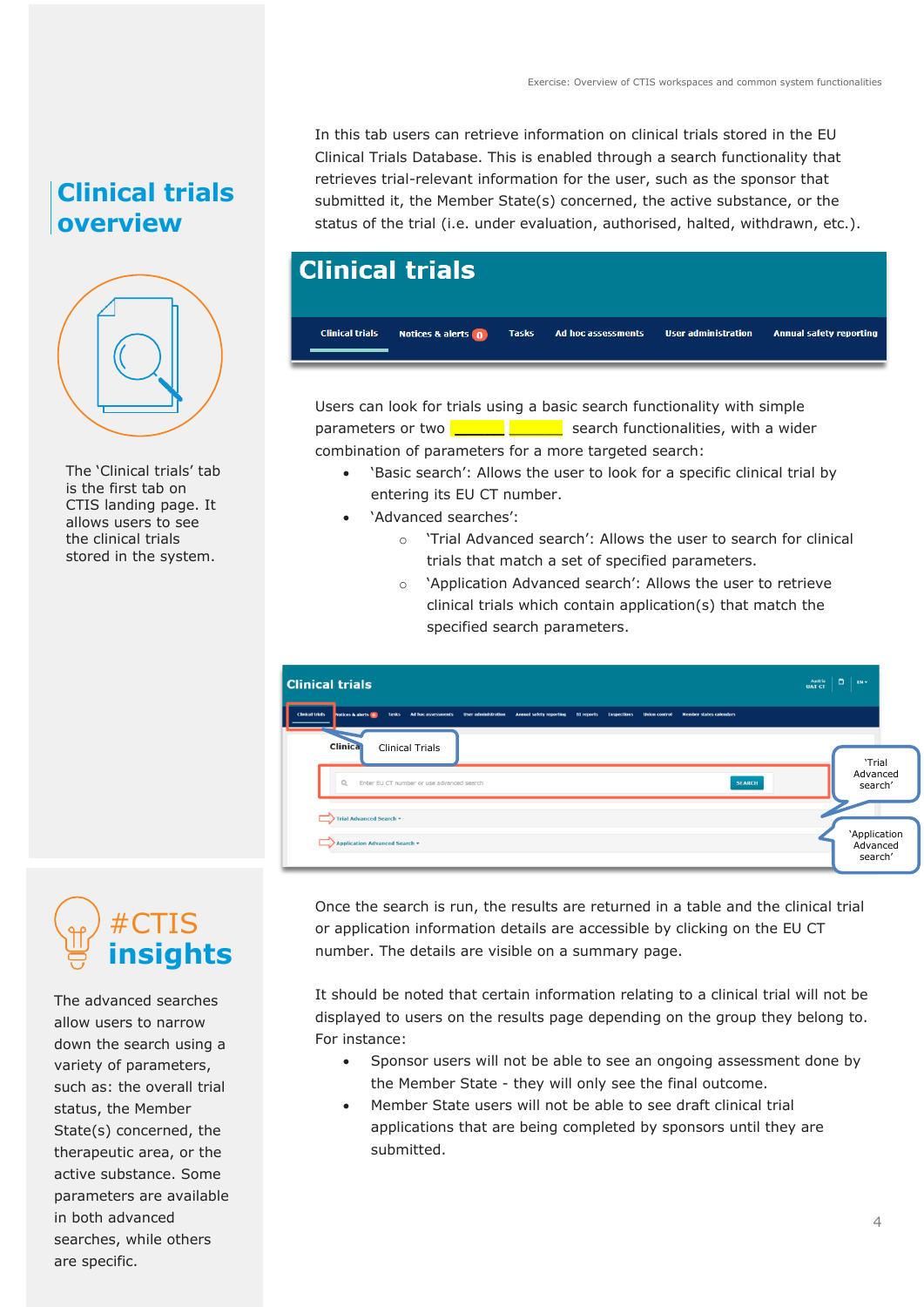#### **Notices & alerts**



The 'Notices & Alerts' tab displays: Notices: messages aiming to inform the user of an event related to a clinical trial. Alerts: messages informing the user of an \_\_\_\_\_\_ to be

performed.

Exercise: Overview of CTIS workspaces and common system functionalities

Users can **monitor the messages triggered by the system** following the occurrence of events during the lifecycle of the clinical trials they are monitoring (from the creation and submission to the reporting of results). In both workspaces, users will **only** receive messages for the clinical trials(s) **they are involved in**.

The first sub-tab on top of the page ('New!') allows users to quickly spot new messages received **since their last connection to the system**. The second sub-tab ('All') allows users to view all the messages they have received **since their role in a clinical trial started**.

The user can sort the messages by date, alphabetical older, type or title of the notice/alert, or EU CT number. The search functionality on top of the 'Notices & Alerts' page allows the user to browse the messages concerning a specific clinical trial either by introducing the  $\Box$   $\Box$  number or the Annual Safety Reporting ID.



Moreover, the user can **search** for specific notices and/or alerts using the 'Advanced Search' functionality within this tab. This functionality allows the user to retrieve a particular notice/alert after populating one or several data fields such as the application type (e.g. initial, substantial modification, ASR, etc.), the date of reception, the sponsor, the responsible Member State(s), or the active substance.

#CTIS **insights**

Every time a user accesses the system, any new messages since the last connection to the system appear on the 'New!' sub-tab. In the next login, these will have been automatically moved to the 'All' sub-tab (even if the user did not click on them to read them).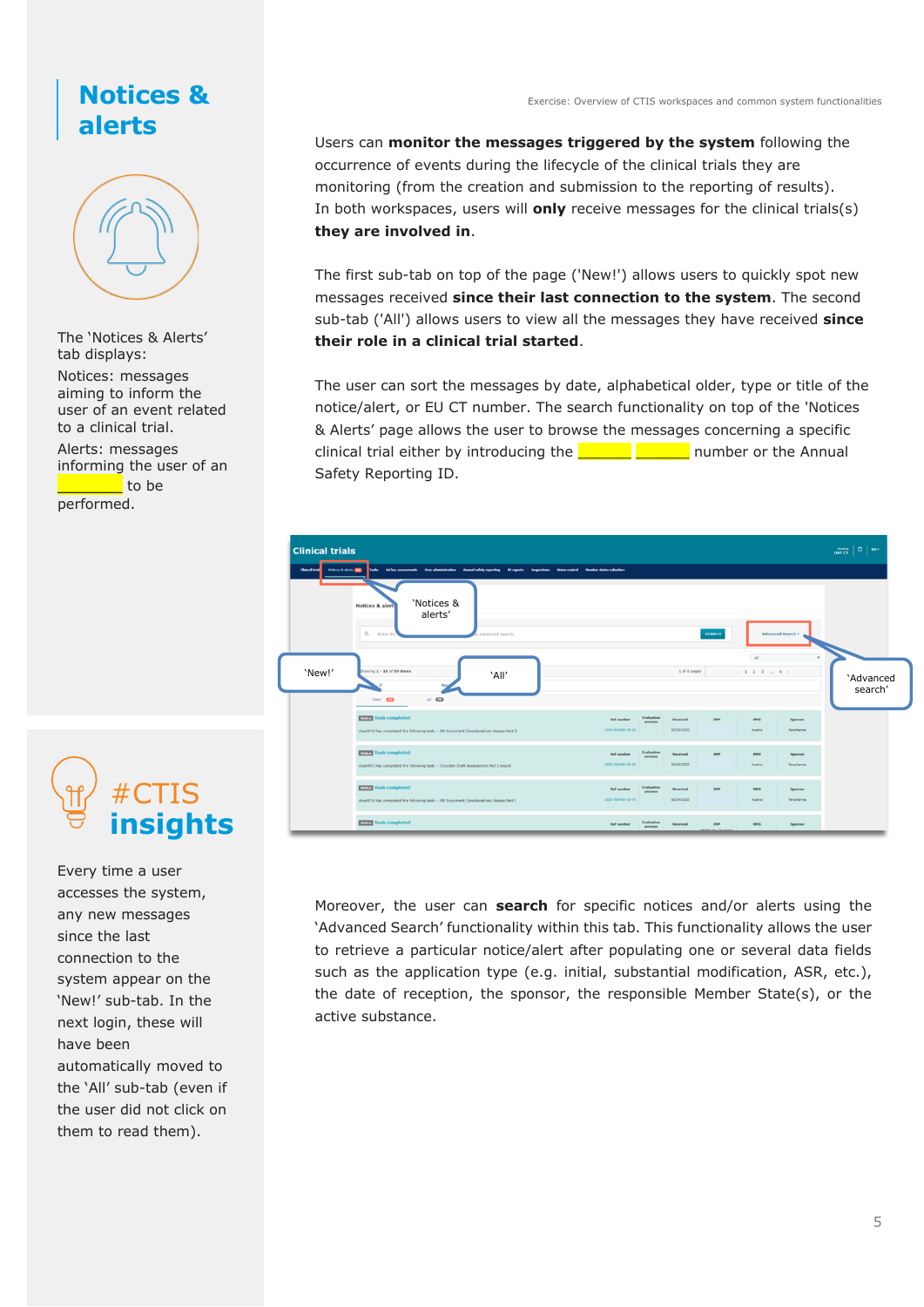#### **User administration**

#### Authority workspace



The 'User Administration' tab allows users with an administrator role to manage users with roles related to CTAs submitted by their organisations or their affiliated organisations. The affiliated organisation is the authority/sponsor organisation that assigns a role to the user to be able to perform clinical trial actions on their behalf.



'Amend' only allows to change the authorised dates. To revoke the role of a user click on the tick box on the left side of the user and press 'revoke on top of the search result.

The user administration functionality is common in both workspaces, however, it is **only available to certain users who have an administration role.** All other users who cannot assign roles are able to check the role(s) they have been assigned to by clicking on 'My roles' at the top-right of CTIS interface.

| <b>Clinical trials</b><br>Ad hoc assessments User administration<br>Notices & alerts 0<br><b>Tasks</b><br><b>Annual safety reporting</b><br><b>Inspections</b><br><b>Union control</b><br><b>Member states calendars</b><br><b>BI</b> reports<br>Logout<br><b>Administration of users</b><br>$\alpha$<br>Enter EU CT ID or ASR ID or use advanced search<br><b>SEARCH</b><br>Advanced search - | <b>Clinical trials</b> |  |  |  |  | Per<br>My roles | 'My roles' |  |
|------------------------------------------------------------------------------------------------------------------------------------------------------------------------------------------------------------------------------------------------------------------------------------------------------------------------------------------------------------------------------------------------|------------------------|--|--|--|--|-----------------|------------|--|
|                                                                                                                                                                                                                                                                                                                                                                                                |                        |  |  |  |  |                 |            |  |
|                                                                                                                                                                                                                                                                                                                                                                                                |                        |  |  |  |  |                 |            |  |
|                                                                                                                                                                                                                                                                                                                                                                                                |                        |  |  |  |  |                 |            |  |

In the authority workspace, only users with an administrator role can operate this functionality. However, **multiple administrators** can be assigned for each authority. Administrator users can assign a role to a user, determine the scope of the role (for a specific clinical trial or for all clinical trials), and the duration of it.

It should be noted that administrators can assign **multiple roles** to a same user, amend the duration of their role, as well as revoke existing role(s) and permissions given to a specific user. Most role can be revoked except the \_\_\_\_\_\_ roles. *For more information, refer to Quick guide of Module 7*.

| <b>Clinical trials</b>                                                                                                      |                                                                                                                                 | ö<br>France<br>$EW$ $\sim$<br>x ctuat                                                                        |
|-----------------------------------------------------------------------------------------------------------------------------|---------------------------------------------------------------------------------------------------------------------------------|--------------------------------------------------------------------------------------------------------------|
| <b>Clinical trials</b><br>Notices & alerts 0<br><b>Ad hoc assessments</b><br><b>Tasks</b>                                   | <b>User administration</b><br><b>Annual safety reporting</b><br><b>BI</b> reports<br><b>Inspections</b><br><b>Union control</b> | <b>Member states calendars</b>                                                                               |
| <b>Administration of users</b>                                                                                              | 'User<br>administration'                                                                                                        |                                                                                                              |
| $\Omega$<br>Enter EU CT ID or ASR ID or use advanced search                                                                 |                                                                                                                                 | Advanced search -<br><b>SEARCH</b>                                                                           |
|                                                                                                                             |                                                                                                                                 | 'Assign new role'                                                                                            |
| <b>Search Results</b><br>Showing 1 - 10 of 55 items                                                                         | 'Revoke'                                                                                                                        | ages<br>$\leftarrow$ 1 2 3<br>6<br><b>Section</b>                                                            |
| Sort by: 11<br><b>User Id</b>                                                                                               | ۰                                                                                                                               | <b>Streware ASSIGN NEW ROLE</b>                                                                              |
| ct_fr_admin<br>uat.ct66@ext-test.ema.europa.eu<br><b>EU CT Number:</b><br>approved<br>Scope: All trials<br><b>Employer:</b> | Role:<br><b>Creation date:</b><br><b>MS Admin</b><br>12/03/2020                                                                 | <b>Authorised</b><br><b>Authorised to:</b><br><b>Assesment</b><br>date:<br>from:<br>12/03/2020<br>12/03/2020 |

Authority administrators can also **delegate** user management permissions to national organisation administrators (NOAs), which may be national competent authorities or ethics committees. NOAs will only be able to assign roles and permissions within their own organisation.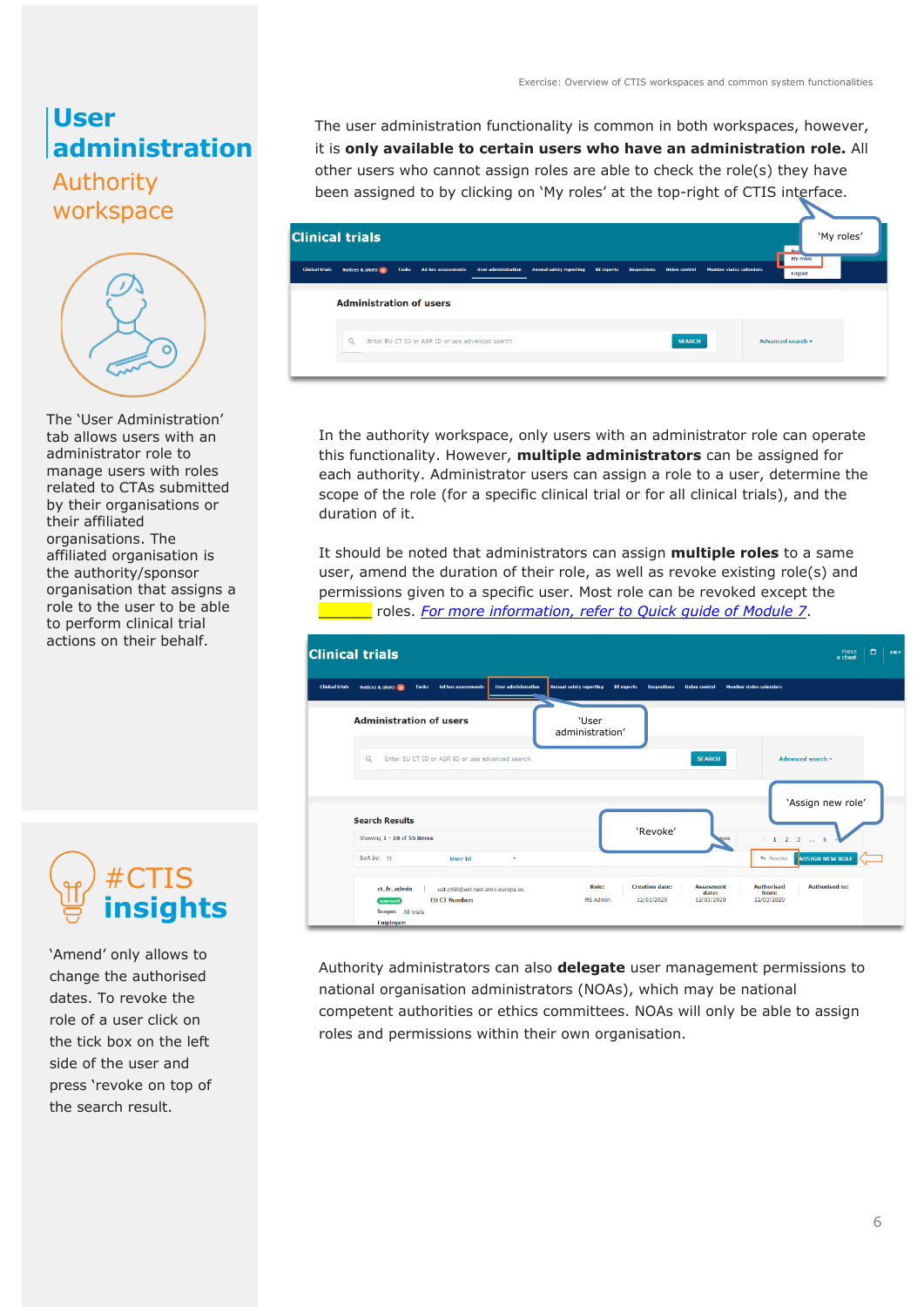## **User administration**

#### Sponsor workspace



The 'User Administration' tab allows users with an administrator role to assign roles and permissions to users registered in the system.



When a user requests a role, the sponsor administrator will not receive any notification or alert. The request will appear in the User administration tab.

In the sponsor workspace, users can **request a role** for a specific clinical trial, or for all clinical trials from the organisation they belong to or act on behalf of. This can be done by clicking on 'My roles' at the top-right of CTIS interface. This is a key difference compared to the authority workspace.

| <b>Clinical trials</b>                                                                                                     | ö<br>EN v<br><b>UAT CT</b><br><b>Personal proj</b> le |
|----------------------------------------------------------------------------------------------------------------------------|-------------------------------------------------------|
| <b>Clinical trials</b><br>Notices & alerts 0<br><b>Annual safety reporting</b><br><b>User administration</b><br><b>RFI</b> | My roles<br>Logout                                    |
| My roles<br>$\Omega$<br>Enter EU CT ID or ASR ID or use advanced search                                                    | 'My roles'<br><b>SEARCH</b><br>Advanced search +      |
| <b>Search Results</b><br>Showing 1 - 2 of 2 items<br>Sort by: 11<br><b>User Id</b><br>$\mathbf{v}$                         | 'Request role'<br>1 of 1 pages<br>Res. st role        |

Similarly to the authority workspace, in the sponsor workspace **multiple administrator** roles can be assigned within the same organisation. In the sponsor workspace, administrators can perform all the actions from the 'User administration' tab of the sponsor workspace. Incoming requests can be **approved** or **rejected,** and new roles can be assigned or revoked.

**More than one role can be added at the same time**, either to the same user or to different users. This allows the sponsor administrator to establish the roles of the whole process of a clinical trial.

| <b>Clinical trials</b> | <b>Annual safety reporting</b><br>Notices & alerts @<br><b>RFI</b>                                | <b>User administration</b>                                                                                                                                                |
|------------------------|---------------------------------------------------------------------------------------------------|---------------------------------------------------------------------------------------------------------------------------------------------------------------------------|
|                        |                                                                                                   |                                                                                                                                                                           |
|                        | <b>Administration of users</b>                                                                    | 'User<br>administration'                                                                                                                                                  |
|                        | $\Omega$<br>Enter EU CT ID or ASR ID or use advanced search                                       | <b>SEARCH</b><br>Advanced search =                                                                                                                                        |
|                        |                                                                                                   |                                                                                                                                                                           |
|                        | <b>Search Results</b>                                                                             | 'Reject'<br>'Approve'<br>'Revoke'                                                                                                                                         |
|                        | Showing 1 - 10 of 12 items                                                                        |                                                                                                                                                                           |
|                        | Sort by: 11<br><b>User Id</b><br>٠                                                                | O Reject + Revoke<br>Approve<br><b>ASSIGN NEW ROLE</b>                                                                                                                    |
|                        | ctuat 772<br>uat.ct632@ext.ema.europa.eu<br><b>EU CT Number:</b><br>approved<br>Scope: All trials | <b>Creation date:</b><br><b>Authorised</b><br>Role:<br><b>Assesment</b><br>from:<br>date:<br>'Assign new role'<br>18/03/2020<br>Sponsor Admin<br>18/03/2020<br>18/03/2020 |
|                        | <b>Employer:</b>                                                                                  |                                                                                                                                                                           |
|                        | <b>Organisation name:</b>                                                                         |                                                                                                                                                                           |
|                        | Organisation Id: ORG-100000101                                                                    |                                                                                                                                                                           |
|                        | ctuat078<br>uat.ct125@ext.ema.europa.eu                                                           | Role:<br><b>Creation date:</b><br><b>Authorised</b><br><b>Authorised to:</b><br><b>Assesment</b><br>date:<br>from:                                                        |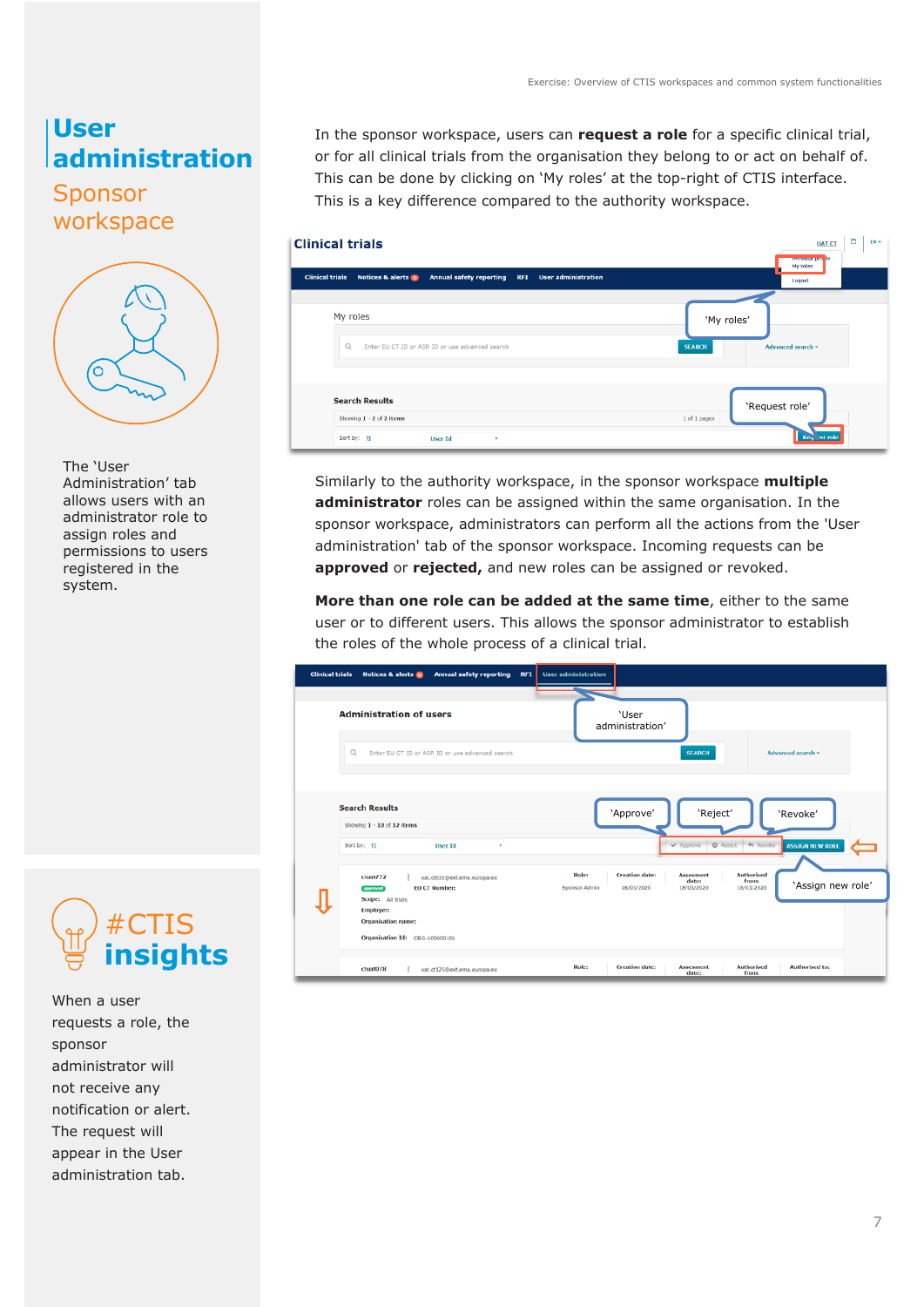### **Annual safety reporting**



The 'Annual Safety Reporting' tab allows sponsors to submit the annual reports on the safety status of investigational medicinal product used in a trial, and Member States to assess the content of the ASR and adequately monitor the safety profile of the investigational drug.



CTIS does not include a save button for ASR. All the fields need to be populated in one go for submitting the ASR.

In the 'Annual safety reporting' (ASR) tab users of the sponsor workspace with the role of 'ASR submitter' are able to \_\_\_\_\_\_ and **submit** new Annual Safety Reports (ASRs). Sponsor users can only **view** ASRs for the clinical trials they have a role in.

| <b>Clinical trials</b> |                              |                                  |                                          |                      |                 | Ö<br>$EN \cong$<br><b>UAT CT</b> |
|------------------------|------------------------------|----------------------------------|------------------------------------------|----------------------|-----------------|----------------------------------|
| <b>Clinical trials</b> | Notices & alerts o           | <b>Annual safety reporting</b>   | <b>User administration</b><br><b>RFI</b> |                      |                 |                                  |
|                        | <b>Annual safety reports</b> |                                  |                                          |                      |                 |                                  |
|                        | $\Omega$                     | Enter EU CT or ASR ID or use adv | 'Annual Safety<br>Reporting'             | ste them with SEARCH | kh +<br>'Search | 'New<br>ASR'                     |
|                        | <b>Search results</b>        |                                  |                                          |                      |                 | + NEW ASR                        |
|                        | No results                   |                                  |                                          |                      |                 |                                  |

In the authority workspace, users with the roles of 'ASR assessor' and 'ASR decision maker-submitter' can \_\_\_\_\_\_ and **submit** a decision regarding ASRs, respectively. Users can **view** ASRs for the clinical trials they have a role in.

| <b>Clinical trials</b><br>Characteristic Motivers & shorts (1980)<br><b>Tools</b> | <b>Annual seleta reporting</b><br>After processes, the absentional                                        | Mingrate Imperium this color modernizes calculate |                                 |                                |                                  | $\bullet$<br>$\frac{1}{1000}$<br>$-$ |
|-----------------------------------------------------------------------------------|-----------------------------------------------------------------------------------------------------------|---------------------------------------------------|---------------------------------|--------------------------------|----------------------------------|--------------------------------------|
| <b>Annual safety reports</b>                                                      |                                                                                                           |                                                   |                                 |                                |                                  |                                      |
| <b>Search results</b>                                                             | CL Enter EU CT or ASR ED or son advanced search. To search for multiple EDs, organists there with common. |                                                   |                                 | <b>STARCH</b>                  | Advanced Search +<br>A Doorlined |                                      |
| Showing 1 - 8 of 10 desex                                                         |                                                                                                           |                                                   |                                 |                                | $-1 - 1$                         |                                      |
| Dart Byr. 10                                                                      |                                                                                                           |                                                   | 'Annual Safety<br>Reporting'    |                                |                                  |                                      |
| ASK-2020-00009<br>- HETHOTREVATE                                                  | <b>STEERING</b>                                                                                           |                                                   |                                 | Novemann:<br>Biolterica S.A.U. | sabble.<br>Cormony               |                                      |
| ASR-2020-00008<br>: Intheofaguate                                                 | <b>STANDARD</b>                                                                                           |                                                   | Submitted:<br>37/03/2020        | Sponsor:<br>Bollerica S.A.U.   | saith.<br>Germany                |                                      |
| ASE-3036-00087                                                                    | <b>Scott Commercial</b><br>2HP: KEYTRUDA 25 mg/m), consentrate for solution for infusion                  |                                                   | Submitted:<br>27/03/2629        | Sponsor:<br>Biolognica S.A.U.  | sales.<br>Austria                |                                      |
| ASR-3036-00006                                                                    | <b>SCOUTS</b><br>DW: KEYTRUDA 25 mg/mL consentrate for actuates for infusion                              |                                                   | <b>Submitted:</b><br>27/03/2020 | Sponson<br>Bioberica S.A.U.    | 44545:                           |                                      |
| ASR-3030-00005                                                                    |                                                                                                           |                                                   | Schmitted:                      | Sponsor:                       | sales                            |                                      |

Users can **search** ASRs by entering the EU CT number or ASR ID (only the number of the code without the 'ASR' or the 'CT' at the beginning, or use the 'Advanced search' with specific parameters. Once the specific ASR is retrieved, authority users can select it and view the ASR submission and the assessment data on CTIS or download the ASR submission and assessment documents.

| <b>Clinical trials</b> | <b>Notices &amp; alerts (B)</b><br>Tasks Ad hoc assessments<br>User administratio<br><b>Annual safety reporting</b><br><b>Inspections</b> Union control<br><b>Hember states calendars</b><br>reports |
|------------------------|------------------------------------------------------------------------------------------------------------------------------------------------------------------------------------------------------|
|                        |                                                                                                                                                                                                      |
|                        | € Go to search<br>ASR-2020-00009<br>Download                                                                                                                                                         |
|                        | <b>ASR</b> reporting period<br>In progress<br><b>MSC</b><br>saMS<br>RO, DE Germany 28/03/2020 - 11/04/2020 27/03/2020<br>Test organisation                                                           |
|                        | <b>ASR</b> submission<br><b>Assessment</b><br>'Download<br>saMS selection                                                                                                                            |
|                        | <b>Considerations</b>                                                                                                                                                                                |
|                        | <b>Request for information</b>                                                                                                                                                                       |
|                        | <b>Finalise assessment</b>                                                                                                                                                                           |
|                        | <b>Assessment documents</b>                                                                                                                                                                          |
|                        | Documents to<br>download<br>$\,$<br>۱w<br>DAR 上<br>Mersion 1 - 27/03/2020 - English - Draft ASP Accessment Report                                                                                    |